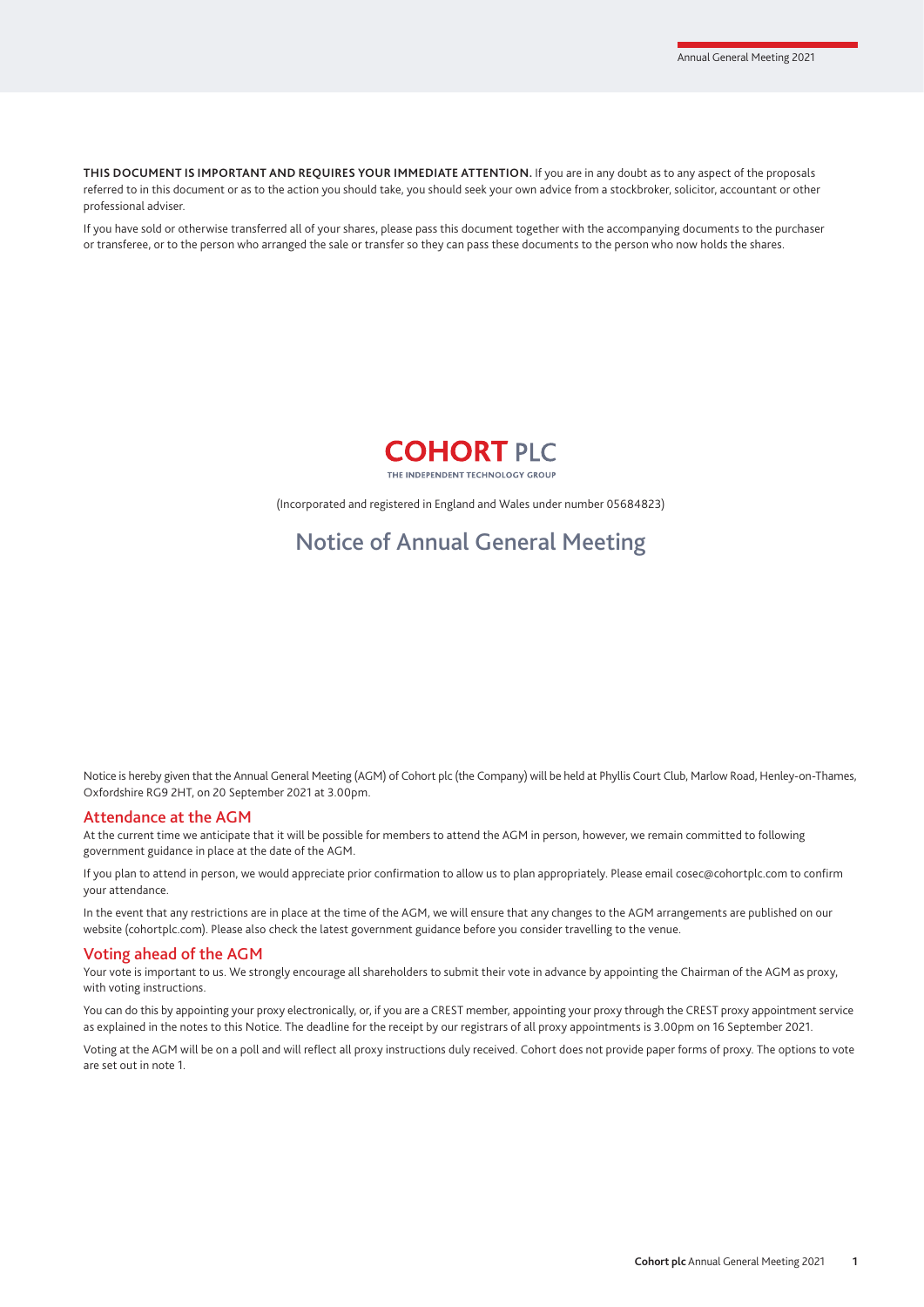# Notice of Annual General Meeting

# Cohort plc

(Incorporated and registered in England and Wales under number 05684823)

Notice is hereby given that the Annual General Meeting (AGM) of Cohort plc (the Company) will be held at Phyllis Court Club, Marlow Road, Henley-on-Thames, Oxfordshire RG9 2HT, on 20 September 2021 at 3.00pm to consider and, if thought fit, pass the following resolutions, all of which will be proposed as ordinary resolutions, save for resolutions 10, 11, 12 and 13, which will be proposed as special resolutions:

# **Ordinary resolutions**

#### Annual Report and Accounts

1. To receive the Company's annual accounts for the year ended 30 April 2021 together with the Directors' report and the Auditor's report on those accounts.

#### Dividend

2. To declare a final dividend for the year ended 30 April 2021 of 7.60 pence per ordinary share of 10 pence each in the capital of the Company to be paid on 27 September 2021 to members whose names appear on the register of members at the close of business on 20 August 2021.

### Remuneration Committee report

To approve the Remuneration Committee report contained within the Annual Report of the Company for the year ended 30 April 2021.

#### **Directors**

- 4. To re-elect Andrew Thomis as a Director of the Company.
- 5. To re-elect Nick Prest CBE as a Director of the Company.
- 6. To elect Beatrice Nicholas as a Director, who offers herself for election in accordance with the Company's Articles of Association (Articles).

#### Auditor

- 7. To re-appoint RSM UK AUDIT LLP as auditor of the Company to hold office from the conclusion of the meeting until the conclusion of the next general meeting of the Company at which accounts are laid.
- 8. To authorise the Board to determine the auditor's remuneration.

#### Authority to allot shares

- 9. THAT, in accordance with Article 16 of the Articles, the Directors of the Company be and are hereby generally and unconditionally authorised in accordance with Section 551 of the Companies Act 2006 (the Act), in substitution for all existing authorities to the extent unused, to exercise all powers of the Company to allot shares or to grant rights to subscribe for or convert any security into shares in the Company:
	- 9.1. up to an aggregate nominal value of £1,368,056, being approximately one-third of the current issued share capital of the Company; and
	- 9.2. comprising equity securities (as defined in Section 560(1) of the Act) up to a further nominal amount of £1,368,056 in connection with an offer by way of a rights issue,

 provided that such authorities shall expire 15 months from the date of passing this resolution or at the conclusion of the next AGM of the Company, whichever is earlier, except that the Company may before such expiry make an offer or agreement which would or might require shares in the Company to be allotted or rights to be granted after such expiry and the Directors may allot shares in the Company or grant rights in pursuance of that offer or agreement as if the authority conferred by this resolution had not expired.

# **Special resolutions** Disapplication of pre-emption rights

- 10. THAT, subject to the passing of resolution 9 above, the Directors of the Company be and are hereby authorised to allot equity securities (as defined in the Act) for cash under the authority given by that resolution as if Section 561 of the Act did not apply to any such allotment or sale, such authority to be limited to:
	- 10.1. the allotment of equity securities in connection with or pursuant to an offer or issue by way of rights, open offer or other pre-emptive offer to the holders of shares in the Company and other persons entitled to participate therein in proportion (as nearly as practicable) to their respective holdings, subject to such exclusions or other arrangements as the Directors may consider necessary or expedient to deal with fractional entitlements or legal or practical problems arising in, or under the laws of, any territory or the regulations or requirements of any regulatory authority or any stock exchange in any territory; and
	- 10.2. the allotment of equity securities (otherwise than pursuant to sub-paragraph 10.1 above) up to a nominal value of £205,208,

 and such authority shall expire at the end of the next AGM of the Company (or, if earlier, at the close of business on the date which is 15 months after the date of this meeting) save that the Company may before such expiry make an offer or agreement which would or might require equity securities to be allotted after such expiry and the Board may allot equity securities in pursuance of any such offer or agreement as if the authority conferred hereby had not expired.

- 11. THAT, subject to the passing of resolution 9 above, the Directors of the Company be and are hereby authorised in addition to any authority granted under resolution 10, to allot equity securities (as defined in the Act) for cash under the authority given by that resolution as if Section 561 of the Companies Act 2006 did not apply to any such allotment or sale, such authority to be:
	- 11.1. limited to the allotment of equity securities up to a nominal amount of £205,208; and
	- 11.2. used only for the purposes of financing (or refinancing, if the authority is to be used within six months after the original transaction) a transaction which the Board of the Company determines to be an acquisition or other capital investment of a kind contemplated by the Statement of Principles on Disapplying Pre-Emption Rights most recently published by the Pre-Emption Group prior to the date of this Notice,

 such authority to expire at the end of the next AGM of the Company (or, if earlier, at the close of business on the date which is 15 months after the date of this meeting) but, in each case, prior to its expiry the Company may make offers, and enter into agreements, which would, or might, require equity securities to be allotted after the authority expires and the Board may allot equity securities under any such offer or agreement as if the authority had not expired.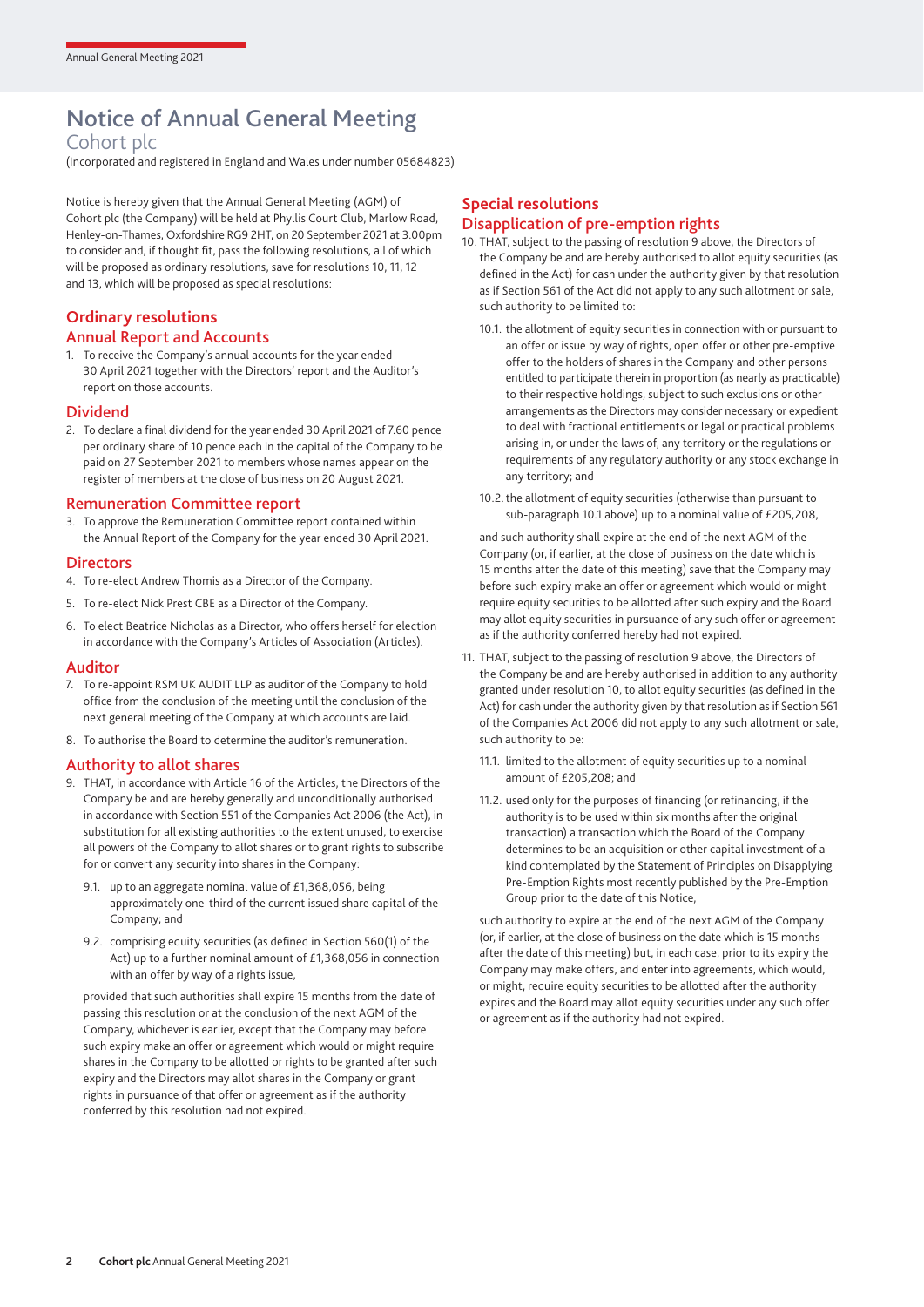#### Authority to purchase own shares

- 12. THAT the Company be generally and unconditionally authorised pursuant to Article 10 of the Articles and pursuant to Section 701 of the Act to make market purchases (within the meaning of Section 693(4) of the Act) of ordinary shares of 10 pence each in the capital of the Company provided that:
	- 12.1. the maximum number of ordinary shares hereby authorised to be purchased is 4,104,167;
	- 12.2. the minimum price (excluding expenses) which may be paid for such shares is 10 pence per ordinary share, being the nominal value thereof; and
	- 12.3. the maximum price (excluding expenses) which may be paid for such shares shall not be more than 5% above the average of the middle market quotations for ordinary shares of 10 pence each in the capital of the Company as derived from the AIM Appendix of the Daily Official List of London Stock Exchange plc for the five business days immediately preceding the day on which the contract for purchase is made,

 and such authority shall expire 15 months from the date of passing this resolution or at the conclusion of the next AGM of the Company, whichever is earlier, provided that the Company may before such expiry make a contract to purchase its own shares which would or might be executed wholly or partly after such expiry and the Company may make a purchase of its own shares in pursuance of such contract as if the authority conferred hereby had not expired.

#### Notice of general meetings

13. THAT a general meeting other than an Annual General Meeting may be called on not less than 14 clear days' notice.

By order of the Board

**Raquel McGrath Registered office** Company Secretary **Company Secretary Company Secretary Company Secretary Company Secretary Company Company Company Company Company Company Company Company Company Company Company Company Com** 26 August 2021 **Arlington Business Park** Theale Reading RG7 4SW

# **Explanatory notes to the resolutions to be proposed at the AGM**

#### Additional information about the proposed resolutions

This section contains an explanation of each of the resolutions to be put to the AGM. Resolutions 1 to 9 (inclusive) are ordinary resolutions, meaning each resolution requires more than half the votes cast to be in favour of the resolution to be passed.

Resolutions 10 to 13 (inclusive) are special resolutions, meaning each resolution requires at least 75% of the votes cast to be in favour of the resolution to be passed.

#### Resolution 1: To receive the Annual Report and Accounts

Shareholders are invited to receive the Company's audited annual accounts for the year ended 30 April 2021 together with the Directors' report and the Auditor's report on those accounts. These are available on the Company's website at cohortplc.com/investors.

#### Resolution 2: Final dividend

To declare a final dividend for the year ended 30 April 2021 of 7.60 pence per ordinary share of 10 pence each in the capital of the Company to be paid on 27 September 2021 to members whose names appear on the register of members at the close of business on 20 August 2021.

#### Resolution 3: Approval of Remuneration Committee report

Shareholders are asked to approve the Remuneration Committee report as set out in the Annual Report and Accounts of the Company for the financial year ended 30 April 2021. This resolution is advisory only and is a means of providing shareholder feedback to the Board, and the Directors' entitlement to remuneration is not conditional on it being passed.

#### Resolutions 4, 5 and 6: Election and re-election of Directors

The Company's Articles of Association require any Director who has not been appointed or re-appointed at either of the two previous annual general meetings of the Company to retire, and for one-third of the Directors to retire by rotation each year. Accordingly, Andrew Thomis and Nick Prest CBE, being eligible, offer themselves for re-election.

Beatrice Nicholas has joined the Board since the last AGM and is, therefore, offering herself for election in accordance with the Company's Articles.

#### Biographies of the Board as at 30 April 2021 can be found in the

Annual Report and Accounts and on our website at cohortplc.com/ investors/corporate-governance/board-directors. The Chairman confirms that, in respect of all Directors offering themselves for re-election at the AGM, their performance continues to be effective and they demonstrate commitment to the role. The Directors' biographies include information in support of the Board's view that each Director's contribution is, and continues to be, important to the Company's long-term sustainable success.

#### Resolutions 7 and 8: Appointment and remuneration of auditor

At each general meeting at which the Company's annual accounts and reports are presented to its members, the Company is required to appoint an auditor to serve until the next such meeting. The Board, on the recommendation of the Audit Committee, recommends the re-appointment of RSM UK AUDIT LLP as the auditor of the Company until the conclusion of the next general meeting of the Company at which accounts are laid.

It is normal practice for the Company's Directors to be authorised to agree how much the auditor should be paid and resolution 8 grants this authority to the Directors.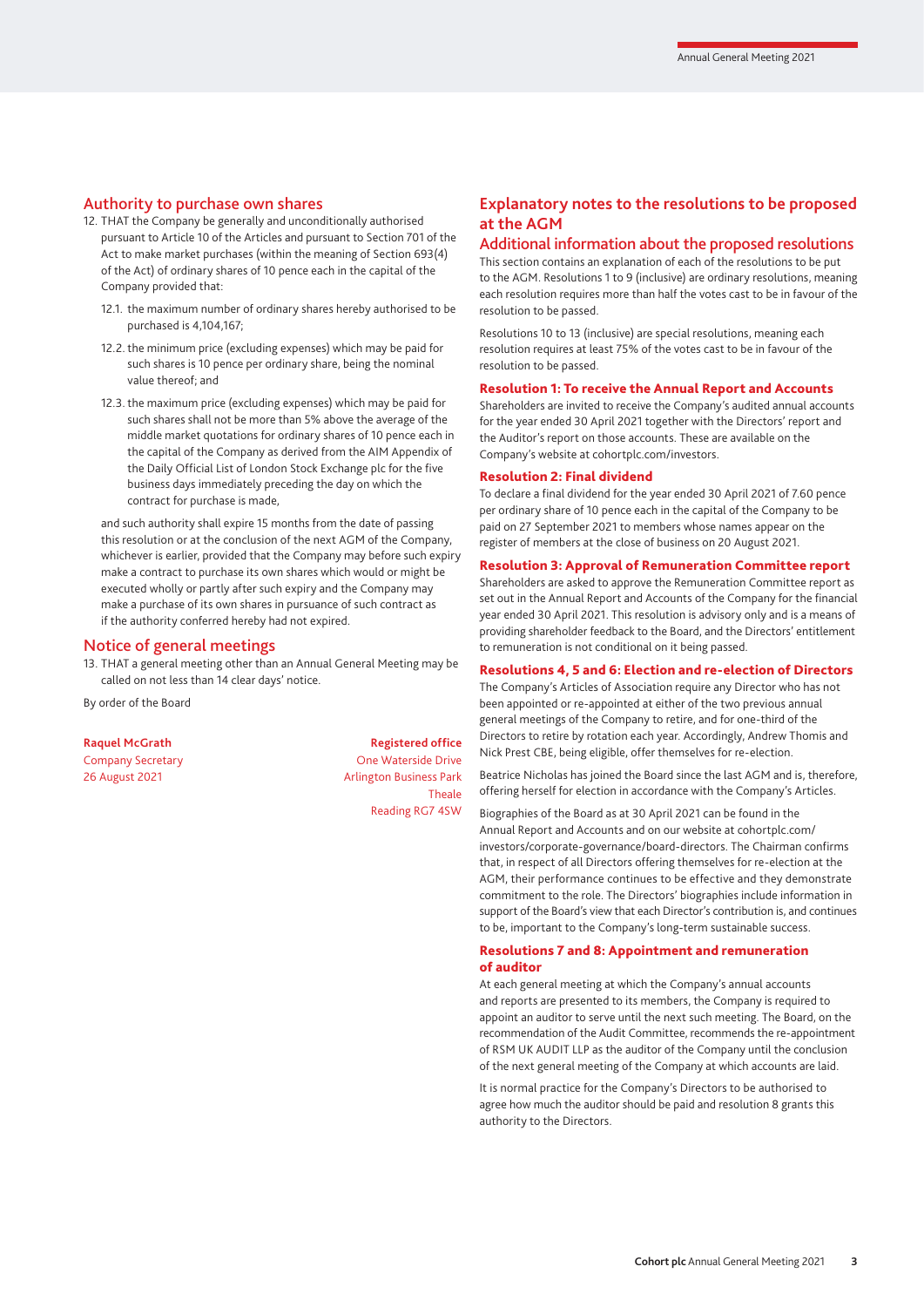# Notice of Annual General Meeting continued

Cohort plc

(Incorporated and registered in England and Wales under number 05684823)

# **Explanatory notes to the resolutions to be proposed at the AGM** continued

### Additional information about the proposed resolutions continued

#### Resolution 9: Directors' authority to allot shares

Under Section 551 of the Act, the directors of a company may only allot unissued shares or grant rights to subscribe for shares if authorised by shareholders to do so. This resolution, if passed, will continue to provide flexibility for the Directors to promote the success of the Company, when opportunities arise, by issuing new shares.

The first part of this resolution renews the authority given at the previous AGM of the Company and would be limited to an aggregate nominal value of £1,368,056, being approximately one-third of the issued share capital at 16 August 2021, the last practicable date before the publication of this document (the Latest Practicable Date). The Directors intend to seek renewal of this power at each AGM.

In addition, the Company is seeking the routine authority in paragraph 9.2 of resolution 9 to allow the Directors to allot new shares or grant rights to subscribe for or convert any security into shares only in connection with a rights issue on a fully pre-emptive basis up to a further nominal value of £1,368,056, representing an amount equal to one-third of the Company's issued share capital as at the Latest Practicable Date. If this resolution is passed, the Directors will have the authority in certain circumstances to allot new shares and other relevant securities up to a total nominal value of £2,736,111, representing a total amount equal to two-thirds of the Company's issued share capital as at the Latest Practicable Date. The Directors also intend to seek renewal of this power at each AGM.

The Board has no present intention of undertaking a rights issue, or of allotting new shares other than in connection with any awards under Cohort's employee share plans. However, the Directors consider it desirable to have maximum flexibility in accordance with the Investment Association's Share Capital Management Guidelines to respond to market developments and to allot securities at short notice and without the need to hold a general meeting if the need arises.

The authorities sought in paragraphs 9.1 and 9.2 of this resolution 9 are without prejudice to previous allotments made under such existing authorities.

The authorities will only be valid until the conclusion of the next annual general meeting of the Company to be held in 2022, or 15 months from the date of passing this resolution, whichever is earlier.

The Company currently holds no shares in treasury.

#### Resolutions 10 and 11: Disapplication of pre-emption rights

These are special resolutions to renew the Directors' powers to allot shares for cash without first offering them to existing shareholders, pro rata to their existing holdings. Although there is currently no intention to make use of these powers, the Directors consider that it is in the interests of the Company, in certain circumstances, for the Directors to have a limited ability to allot shares and/or sell treasury shares for cash without having first to offer them to existing shareholders.

The powers sought comply with the Pre-Emption Group's revised Statement of Principles on Disapplying Pre-Emption Rights. Pursuant to Pre-Emption Group guidance, separate resolutions (resolutions 10 and 11) are being proposed for each 5% authority.

The power sought pursuant to resolution 10 is limited, other than in relation to any rights issue, open offer or other pre-emptive issue, to the allotment of shares for cash having an aggregate nominal value of £205,208, corresponding to approximately 5% of the issued share capital as at the Latest Practicable Date. This power will expire at the conclusion of the next AGM or 15 months from the date of passing this resolution, whichever is earlier.

In line with the revised Statement of Principles, the Company is seeking a separate power, pursuant to resolution 11, to issue up to an additional 5% of its issued share capital for cash without pre-emption rights applying. The Company will only allot shares with an aggregate nominal value of up to £205,208 (representing approximately 5% of its issued share capital) pursuant to resolution 11 where the allotment is in connection with an acquisition or specified capital investment (within the meaning of the Statement of Principles) which is announced contemporaneously with the allotment, or which has taken place within the preceding six-month period and is disclosed in the announcement of the allotment.

The power sought in resolution 11 will expire at the conclusion of the next AGM or 15 months from the date of passing this resolution, whichever is earlier.

The Board confirms that it would also have regard to the guidance in the Statement of Principles concerning cumulative usage of powers within a rolling three-year period.

#### Resolution 12: Purchase of own shares

The Directors believe that it is in the interests of the Company and its members to continue to have the flexibility to purchase its own shares and this resolution seeks authority from members to do so. The Directors intend only to exercise this authority where, after considering market conditions prevailing at the time, the investment needs of the Company, its opportunities for expansion and its overall financial position, they believe that the effect of such exercise would be to increase the earnings per share and would be in the best interests of shareholders generally or for the operation of employee share schemes.

This resolution renews the authority given at the AGM of the Company held on 15 September 2020 but would be limited to 4,104,167 ordinary shares, being approximately 10% of the issued share capital of the Company at the Latest Practicable Date. The Directors intend to seek renewal of this power at each AGM.

#### Resolution 13: Notice of meetings other than annual general meetings

This resolution authorises a reduction in the minimum notice period for general meetings, other than annual general meetings. Whilst the Company's Articles of Association already provide for a minimum notice period of 14 days for general meetings, the Act requires that the Company requests shareholders to authorise this minimum notice period at every AGM in order to be able to take advantage of this provision. The approval will be effective until the Company's next AGM, at which it is intended a similar resolution will be proposed.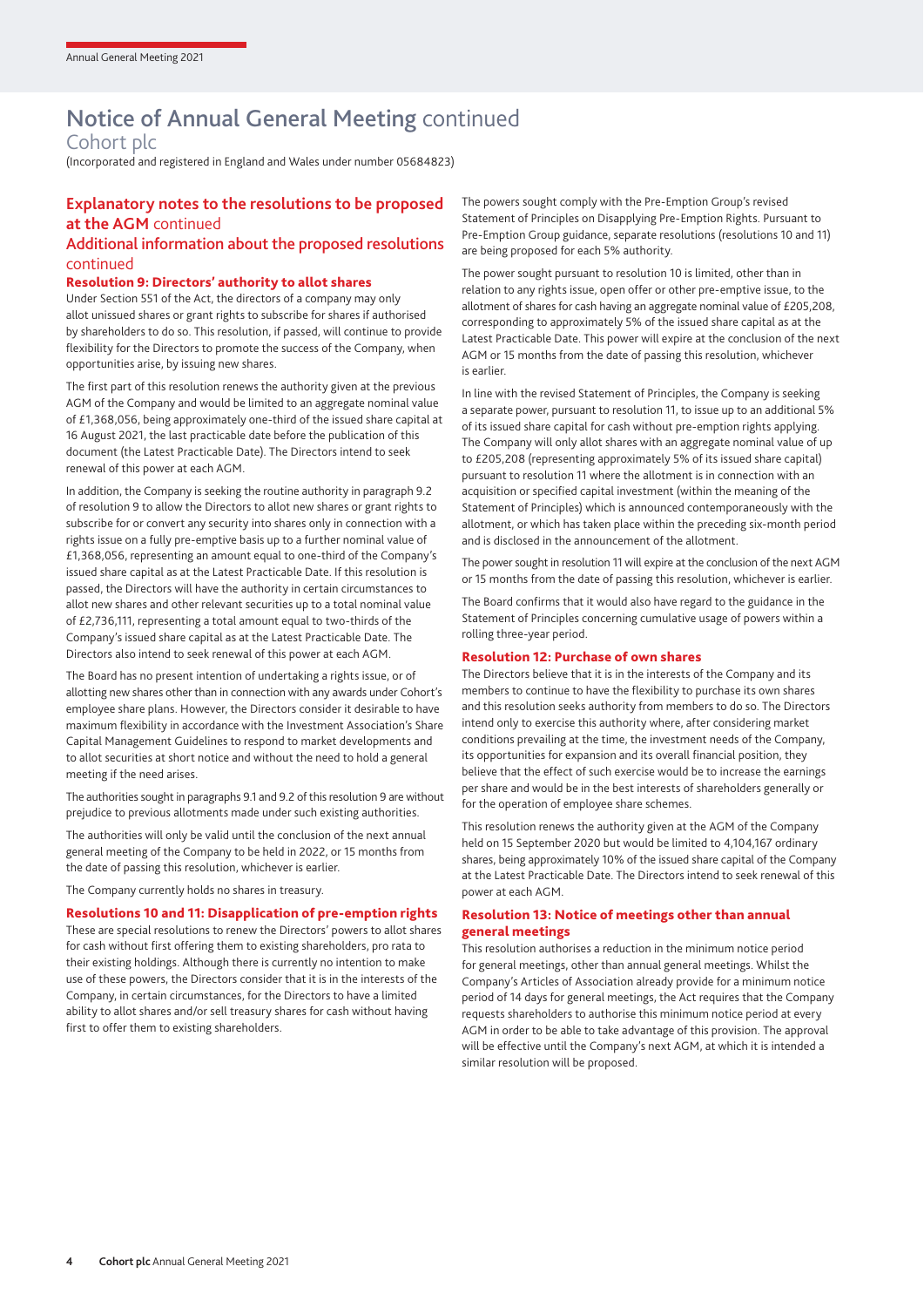## **Notes to the Notice of Annual General Meeting** Voting

1. There are three ways in which you can vote either:

- 1.1. by logging in to www.signalshares.com and following the instructions;
- 1.2. in the case of CREST members, by utilising the CREST electronic proxy appointment service in accordance with the procedures set out below; or
- 1.3. by requesting a hard copy form of proxy directly from the registrars, Link Group, on Tel: 0371 664 0300. Calls are charged at the standard geographic rate and will vary by provider. Calls outside the United Kingdom will be charged at the applicable international rate. The registrars are open between 9.00am and 5.30pm, Monday to Friday excluding public holidays in England and Wales.

 In order to be valid, all proxy appointments must be submitted not less than 48 hours before the time of the AGM or, in the event of an adjournment, not less than 48 hours before such later time to which the AGM is adjourned.

 A hard copy form of proxy together with any power of attorney or other authority under which it is signed, or a notarially certified or office copy of such power or authority, must be received by Link Group Central Square, 29 Wellington Street, Leeds LS1 4DL, not less than 48 hours before the time of the AGM or, in the event of an adjournment, not less than 48 hours before such later time to which the AGM is adjourned.

#### **Proxies**

#### 2. **We are encouraging shareholders to vote by proxy and we recommend appointing the "Chair of the meeting" to vote on your behalf.**

 Members are entitled to appoint a proxy to exercise all or any of their rights to attend and to speak and vote on their behalf at the AGM. A proxy need not be a shareholder of the Company. A form of proxy, which may be used to make such appointment, with proxy instructions is available on request from the Company's registrars as set out in note 1. Completion and return of a form of proxy will not preclude a member from attending and voting at the AGM in person, should they subsequently decide to do so.

- 3. You may appoint more than one proxy provided each proxy is appointed to exercise rights attached to different shares. You may not appoint more than one proxy to exercise rights attached to any one share. To appoint more than one proxy, please contact the Company's registrars, Link Group (see note 1). If you are appointing more than one proxy, you should indicate the number of shares for which each proxy is authorised to act on your holding. Failure to specify the number of shares to which each form of proxy relates or specifying a number which, when taken together with the number of shares set out in the other proxy appointments, is in excess of the number of shares held by the member may result in the proxy appointment being invalid.
- 4. Your proxy does not need to be a shareholder of the Company. Details of how to appoint the Chair of the meeting or another person as your proxy are set out on the form of proxy.
- 5. Where no specific instruction is given, your proxy may vote at their own discretion or refrain from voting, as they see fit.
- 6. In the case of joint holders appointing a proxy, the signature of one holder is sufficient, but the names of all joint holders should be stated. Where more than one of the joint holders purports to appoint a proxy, only the appointment submitted by the most senior holder will be accepted. Seniority is determined by the order in which the names of the joint holders appear in the Company's register of members in respect of the joint holding (the first named being the most senior).
- 7. A vote withheld is not a vote in law, which means that the vote will not be counted in the calculation of votes for or against the resolution. If you select the "Discretionary" option or if no voting indication is given, your proxy will vote or abstain from voting at their discretion. Your proxy will vote (or abstain from voting) as they think fit in relation to any other matter which is put before the AGM.
- 8. The return of a completed form of proxy, electronic filing or any CREST Proxy Instruction (as described below) will not ordinarily prevent a shareholder from attending the meeting and voting in person if he/she wishes to do so.

### Corporate representatives

9. Any corporation which is a shareholder can appoint one or more corporate representatives who may exercise on its behalf all of its powers as a shareholder provided that no more than one corporate representative exercises powers in relation to the same shares.

#### **CREST**

- 10. CREST members who wish to appoint a proxy or proxies through the CREST electronic proxy appointment service may do so for the meeting (and any adjournment of the meeting) by using the procedures described in the CREST Manual (available from www.euroclear.com/ site/public/EUI). CREST personal members or other CREST sponsored members, and those CREST members who have appointed a service provider(s), should refer to their CREST sponsor or voting service provider(s), who will be able to take the appropriate action on their behalf.
- 11. In order for a proxy appointment or instruction made by means of CREST to be valid, the appropriate CREST message (a CREST Proxy Instruction) must be properly authenticated in accordance with Euroclear UK & Ireland Limited's specifications and must contain the information required for such instructions, as described in the CREST Manual. The message must be transmitted so as to be received by the issuer's agent (ID RA10) by the close of business on 16 September 2021. For this purpose, the time of receipt will be taken to mean the time (as determined by the timestamp applied to the message by the CREST application host) from which the issuer's agent is able to retrieve the message by enquiry to CREST in the manner prescribed by CREST. After this time, any change of instructions to proxies appointed through CREST should be communicated to the appointee through other means.
- 12. CREST members and, where applicable, their CREST sponsors or voting service providers should note that Euroclear UK & Ireland Limited does not make available special procedures in CREST for any particular message. Normal system timings and limitations will, therefore, apply in relation to the input of CREST Proxy Instructions. It is the responsibility of the CREST member concerned to take (or, if the CREST member is a CREST personal member, or sponsored member, or has appointed a voting service provider(s), to procure that his CREST sponsor or voting service provider(s) take(s)) such action as shall be necessary to ensure that a message is transmitted by means of the CREST system by any particular time. In this connection, CREST members and, where applicable, their CREST sponsors or voting service providers are referred, in particular, to those sections of the CREST Manual concerning practical limitations of the CREST system and timings. The Company may treat as invalid a CREST Proxy Instruction in the circumstances set out in Regulation 35(5)(a) of the Uncertificated Securities Regulations 2001.